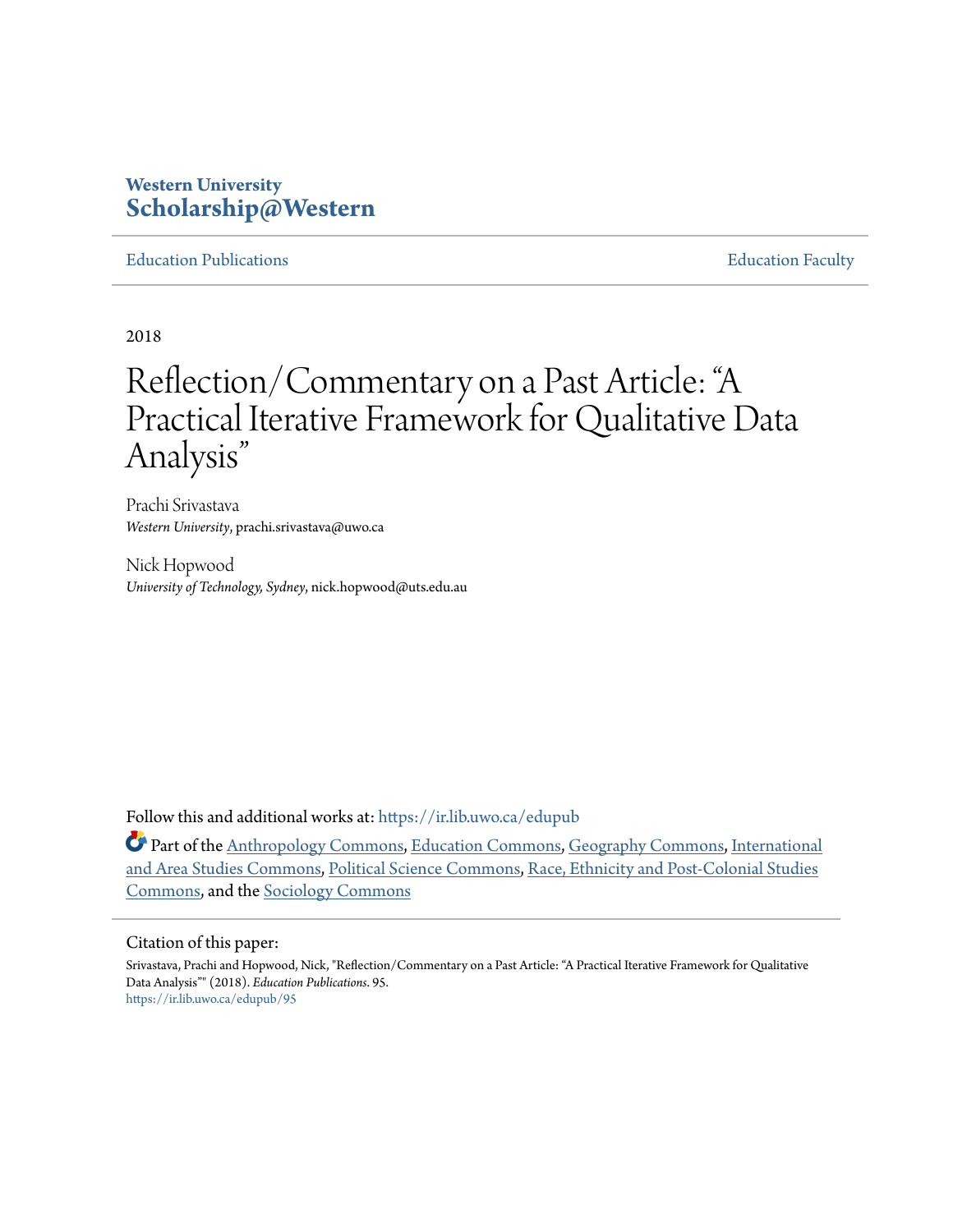## Reflection/Commentary on a Past Article: "A Practical Iterative Framework for Qualitative Data Analysis"

International Journal of Qualitative Methods Volume 17: 1–3 © The Author(s) 2018 Article reuse guidelines: [sagepub.com/journals-permissions](https://sagepub.com/journals-permissions) [DOI: 10.1177/1609406918788204](https://doi.org/10.1177/1609406918788204) [journals.sagepub.com/home/ijq](http://journals.sagepub.com/home/ijq)



<http://journals.sagepub.com/doi/full/10.1177/160940690900800107>

Prachi Srivastava<sup>[1](http://orcid.org/0000-0003-4865-8963)</sup> and Nick Hopwood<sup>2,3</sup>

This submission is a reflection by Srivastava and Hopwood on their earlier article, A Practical Iterative Framework for Qualitative Data Analysis, originally published in International Journal of Qualitative Methods in 2009, and selected for the journal's special anniversary issue, "Top 20 in 20." They discuss how they have applied the framework in their various studies since then, Srivastava, primarily in field-based international research in education and global development, and Hopwood, in education and health. Based on a brief analysis of the paper's citations, they identify its impact to have been: in a wide variety of fields crossing disciplinary boundaries, studies situated in a range of domestic and international contexts, studies analyzing data from intersectional perspectives and conducted with marginalized participant groups, referred to in methodological textbooks and publications, and used by researchers of all levels of experience, independently or in teams. They end by identifying what they consider to be key emerging topics associated with qualitative data analysis, Hopwood, on nonrepresentational and posthumanist perspectives and the implications of "postcoding," and Srivastava on considering the agency of less privileged, marginalized, or vulnerable participants in data collection and analysis.

#### How Did It Fit Into Your Career Path?

"A Practical Iterative Framework for Qualitative Data Analysis" was among the first papers both of us wrote. It was based on a framework Prachi developed as a doctoral student in 2004 to analyze her data. Nick had found it useful and applied it to his own doctoral research. He persistently encouraged her to publish the framework showing how it was applied in both (very different) studies. They wrote it during Prachi's Economic and Social Research Council postdoctoral fellowship at the University of Oxford.

For Prachi, the paper consolidated a set of methodological questions she had been grappling with as a doctoral student, now nearly 15 years ago! By the time it was published in 2009, she had moved from the University of Sussex to the University of Ottawa as assistant professor for her second fulltime academic post. Nick was then working at the University of Oxford, close to the end of his first postdoctoral post and just before moving to the University of Technology Sydney to start a postdoctoral fellowship.

We both write and teach on methodology but do not consider ourselves principally to be methodologists. It's striking, therefore, that the paper became the most cited for both of us!

#### How Did It Impact Your Work?

Its wide uptake confirmed our belief that methodological contributions can be made by working through problems and challenges. Both of us faced tensions between following the data and staying true to purpose, the issue at the heart of the paper, and one we continue to confront.

This paper has framed every analysis we have done in our independent projects, even as we have become more experienced researchers. As our substantive areas of work are very different, our analyses vary in terms of the research questions, the nature of our data, the theoretical frameworks we deploy, and the analytical mechanics.

Prachi's work is in education and global development, focusing on policy analysis and education access and exclusion, on the privatization of schooling in India and Asia, and on the involvement of private actors in education in the Global

Corresponding Author:

Prachi Srivastava, University of Western Ontario, London, Ontario, Canada N6G 1G7.

Email: [prachi.srivastava@uwo.ca](mailto:prachi.srivastava@uwo.ca)



Creative Commons Non Commercial CC BY-NC: This article is distributed under the terms of the Creative Commons Attribution-NonCommercial 4.0 License ([http://www.creativecommons.org/licenses/by-nc/4.0/\)](http://www.creativecommons.org/licenses/by-nc/4.0/) which permits non-commercial use, reproduction and distribution of the work without further permission provided the original work is attributed as specified on the SAGE and Open Access pages [\(https://us.sagepub.com/en-us/nam/open-access-at-sage\)](https://us.sagepub.com/en-us/nam/open-access-at-sage).

<sup>&</sup>lt;sup>1</sup> University of Western Ontario, London, Ontario, Canada

<sup>&</sup>lt;sup>2</sup> University of Technology Sydney, Australia

<sup>&</sup>lt;sup>3</sup> University of Stellenbosch, Stellenbosch, South Africa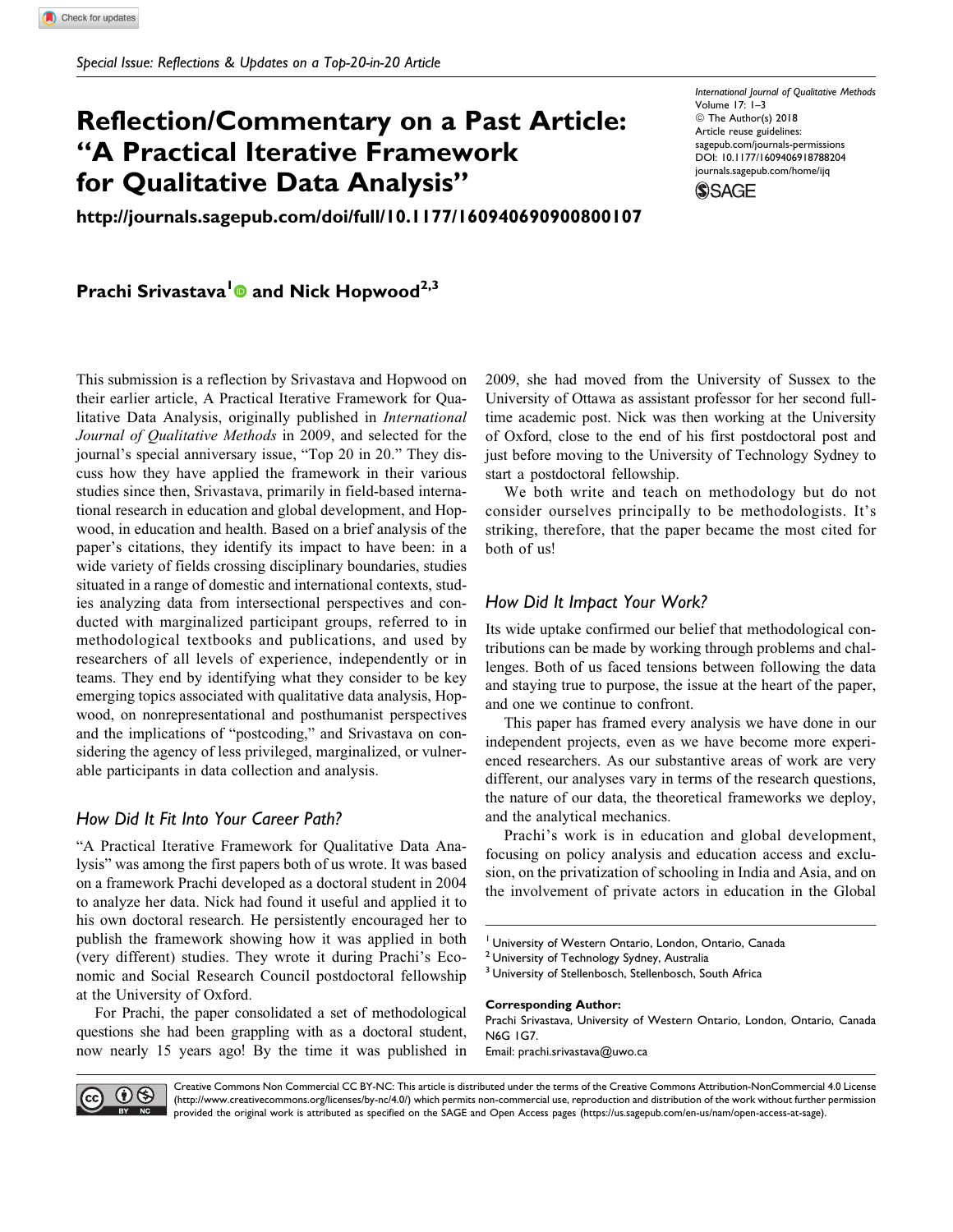South. Much of this work is field based and conducted in collaborative international teams, with researchers of various levels of experience, assistants, and graduate student researchers. She may be working in a slum in India interviewing semiliterate parents on their experiences of accessing schooling for their children, conducting formal or nonformal interviews with elite participants in government or private sector organizations, or analyzing reams of legislation, policy, and organizational documents. The studies might be uniquely qualitative or mixed methods by design.

Nick's work has spanned education and health, generally adopting a qualitative approach. He has used the framework in studies of postgraduate education across social sciences, academic workplace learning, simulation in undergraduate clinical education, professional learning and practice in child and family health settings, and parenting education. Like Prachi, these projects often involved collaboration with researchers from diverse professional and disciplinary backgrounds as well as being at different points in their academic careers. The theoretical focus of these studies has varied, including cultural– historical, sociomaterial, practice–theoretical perspectives, and principles of work-based learning and identity formation.

Despite the exact contours of our studies, the framework of questions, "What are the data telling me?" (Question 1), "What is it I want to know?" (Question 2), and "What is the dialectical relationship between what the data are telling me, and what I want to know?" (Question 3), has helped us to maintain focus and sharpen insights. Holding Questions 1 and 2 in dynamic balance and reflecting on the changing relationship between them (Question 3) has provided a common platform for approaching our diverse analytical work. Regardless of the conceptual tools deployed, it has offered a means to remain theoretically rigorous, while at the same time, preventing theory from overdetermining the outcome.

The paper has also become a key resource in our undergraduate and graduate teaching, and in training we offer to research assistants. Qualitative analysis often looms large, murky, and fearsomely complex for neophyte researchers. Tomes like Miles, Huberman, and Saldana's (2014) Qualitative Data Analysis (now in its third edition with Saldana) and others (e.g., Creswell & Poth, 2017; Denzin & Giardina, 2017; Rossman & Rallis, 2017) offer practical tips and highly rigorous engagement with pertinent methodological issues for the qualitative researcher. However, what researchers often find missing is a simple (but not simplistic) and concrete way of positioning themselves vis-a`-vis their research questions and data, and connecting this with theoretical approaches. Feedback from students and newer researchers suggest they find the paper helps, at least to some extent, with this.

#### How Did It Impact the Field?

A brief analysis of the citations shows the following:

1. The paper has been applied by researchers in an astonishing variety of fields crossing disciplinary boundaries and employing diverse modes of research using qualitative and mixed-methods designs. Research areas have included corporate social responsibility, education and teaching and learning, global development, global education, global health, human sexuality, ecology, medical education, nursing and patient care, social media analysis, workplace interactions and learning, and more.

- 2. Particularly, striking is the use of the paper in studies analyzing data from intersectional perspectives and in those conducted with marginalized participant groups, including: women; the lesbian, gay, bisexual, transgender, and queer community; minority or racialized groups; and immigrant and refugee populations. Studies have been situated in a number of field contexts including: Australia, Canada, Ghana, Haiti, Kenya, Thailand– Burma border, Uganda, South Africa, United Kingdom, the United States, and others. We are humbled if the paper has allowed researchers to connect their subjective lenses and positionalities with field insights to generate research insights, particularly with and in underrepresented research participants and contexts.
- 3. It has been widely referredto in methodological textbooks and publications (e.g., Mills & Morton, 2013; Punch & Oancea, 2014; Thorne, 2016; Tracy, 2013). This may suggest that the paper has become part of the qualitative methodological discourse, not just a tool used in studies.
- 4. While we originally conceived of the paper as helping to inform newer qualitative researchers, it has been used by students, new researchers, and experienced researchers alike, working independently or in teams.

Perhaps the paper occupies a position of offering a concrete way to easily grasp and frame the process of data analysis by wider perspectives and to open up some profound questions. In the hands of a thoughtful researcher, it may not resolve important epistemological questions, nor is it aimed to give step-bystep procedural guidance on data mechanics. However, it speaks to both by prompting questions while seeking to bring researchers back, always, to questions of purpose and progress; however, they are defined and discerned.

#### Were There Any Surprises That Came From This Publication?

We have been surprised by just how much demand there was (and seems there still is!) for an analytical framework that sits in between ontology/epistemology and the concrete mechanics or procedures of working with data. Our framework is not procedural, nor is it canonical. But it seems to be widely applicable.

We described it as "practical" and focused on issues of reflexivity. One of our aims was to engage with issues of reflexivity in a way that reduced the risk of self-indulgence and instead promoted fluid thought about the self in relation to data, theory, and questions in the context of an analytical process that is progressive and moves forward (even if nonlinear).